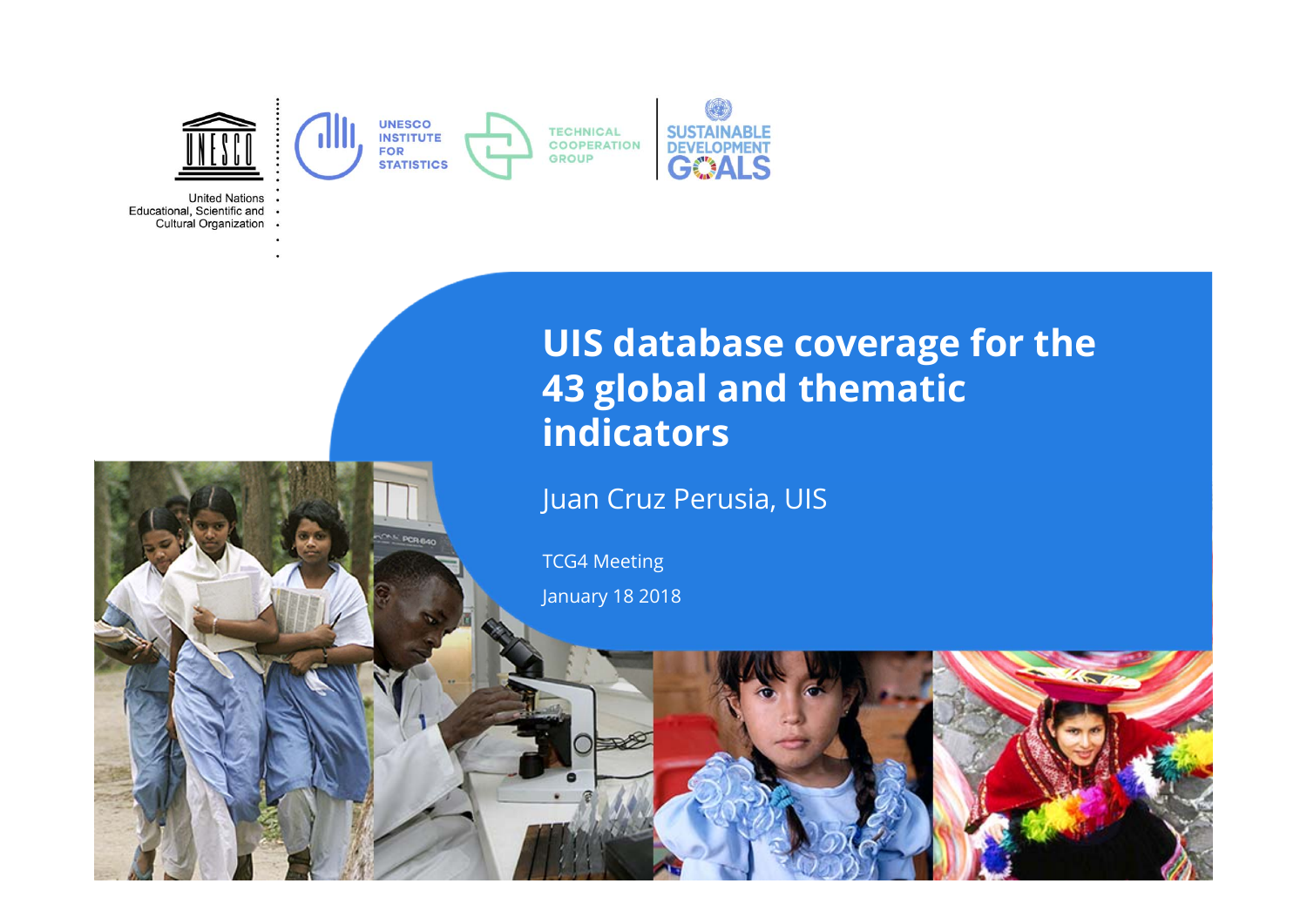# **Outline**

- •Methodology used to calculate coverage rates
- •Coverage by target and region
- Conclusions

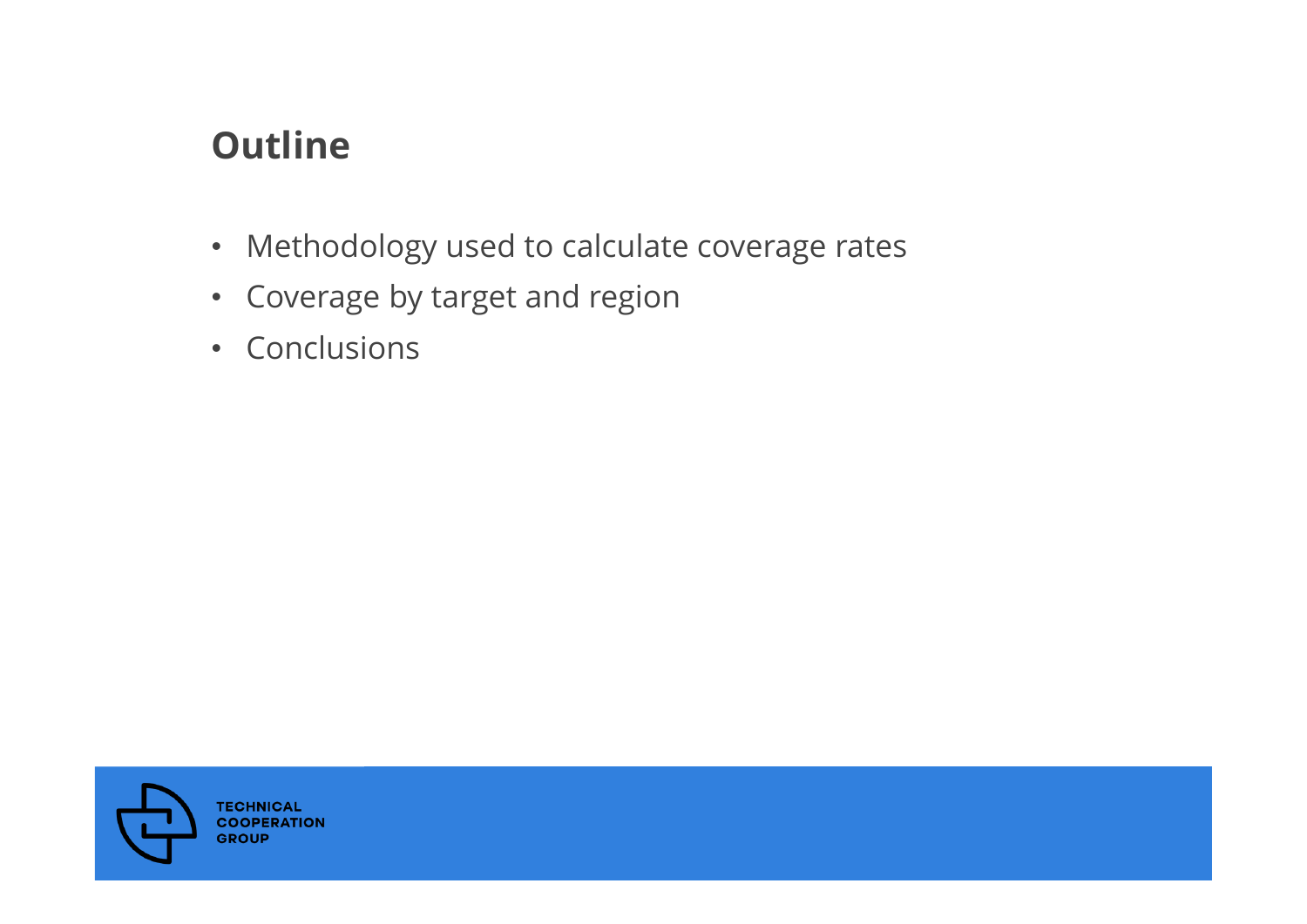# **Methodology used to calculate coverage rates**

- The rate of coverage for each indicator is defined based on the number of countries in each region where an indicator has at least one available data point between 2010-2016.
- If an indicator has several components (e.g. levels of education), the rate of coverage is based on the combined rates of its components.
- This assessment is based on the latest UIS education data release of **June 2017**. The regional grouping is based on SDG regions (https://unstats.un.org/sdgs/indicators/regional-groups/).

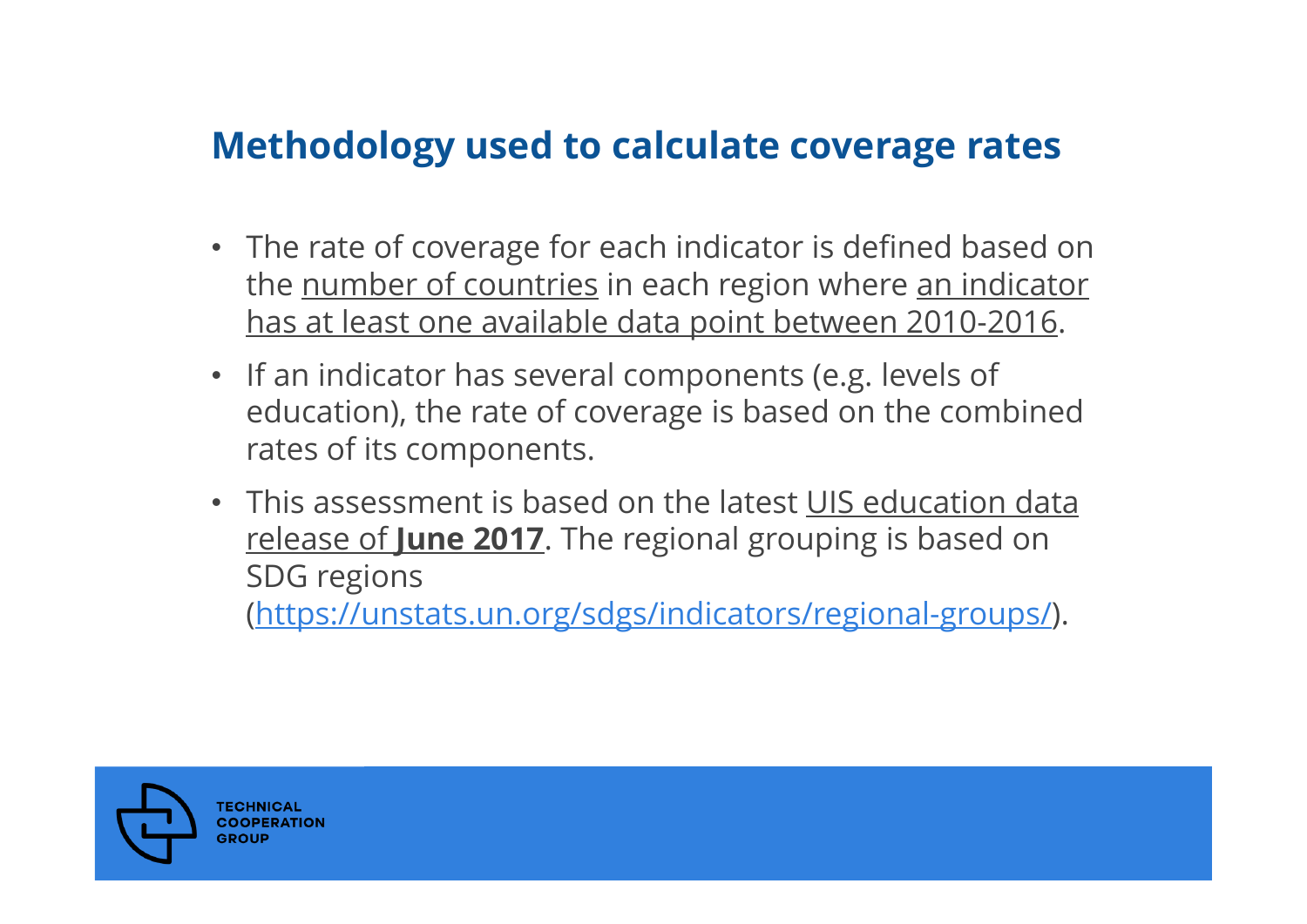## **Data coverage for Target 4.1 (primary and secondary education)**

| <b>Regions\Indicators</b>             | 4.1.1 | 4.1.2 | 4.1.3     | 4.1.4 | 4.1.5 | 4.1.6 | 4.1.7 |
|---------------------------------------|-------|-------|-----------|-------|-------|-------|-------|
| <b>Central and Southern Asia</b>      | 5     | 43    | 86        | 57    | 86    | 93    | 100   |
| <b>Eastern and South-Eastern Asia</b> | 16    | 49    | 83        | 33    | 74    | 78    | 100   |
| Latin America and the Caribbean       | 30    | 56    | <b>76</b> | 55    | 75    | 93    | 98    |
| <b>Northern Africa</b>                | 17    | 42    | 83        | 67    | 56    | 75    | 100   |
| <b>Northern America and Europe</b>    | 31    | 55    | <b>76</b> | 10    | 73    | 68    | 93    |
| Oceania                               | 4     | 36    | 76        |       | 76    | 85    | 97    |
| <b>Sub-Saharan Africa</b>             | 25    | 42    | 94        | 71    | 63    | 84    | 97    |
| <b>Western Asia</b>                   | 27    | 45    | 92        | 17    | 85    | 86    | 100   |
| World                                 | 24    | 48    | 83        | 39    | 73    | 82    | 97    |

**Orange=assessments; Blue=administrative data; Green=HHS**. **Red=**coverage rate < 35%.

- Good level of coverage in 5 out of 7 indicators
- 4.1.1: low coverage; but wide presence of national and international assessments with work plan to address comparability issues.

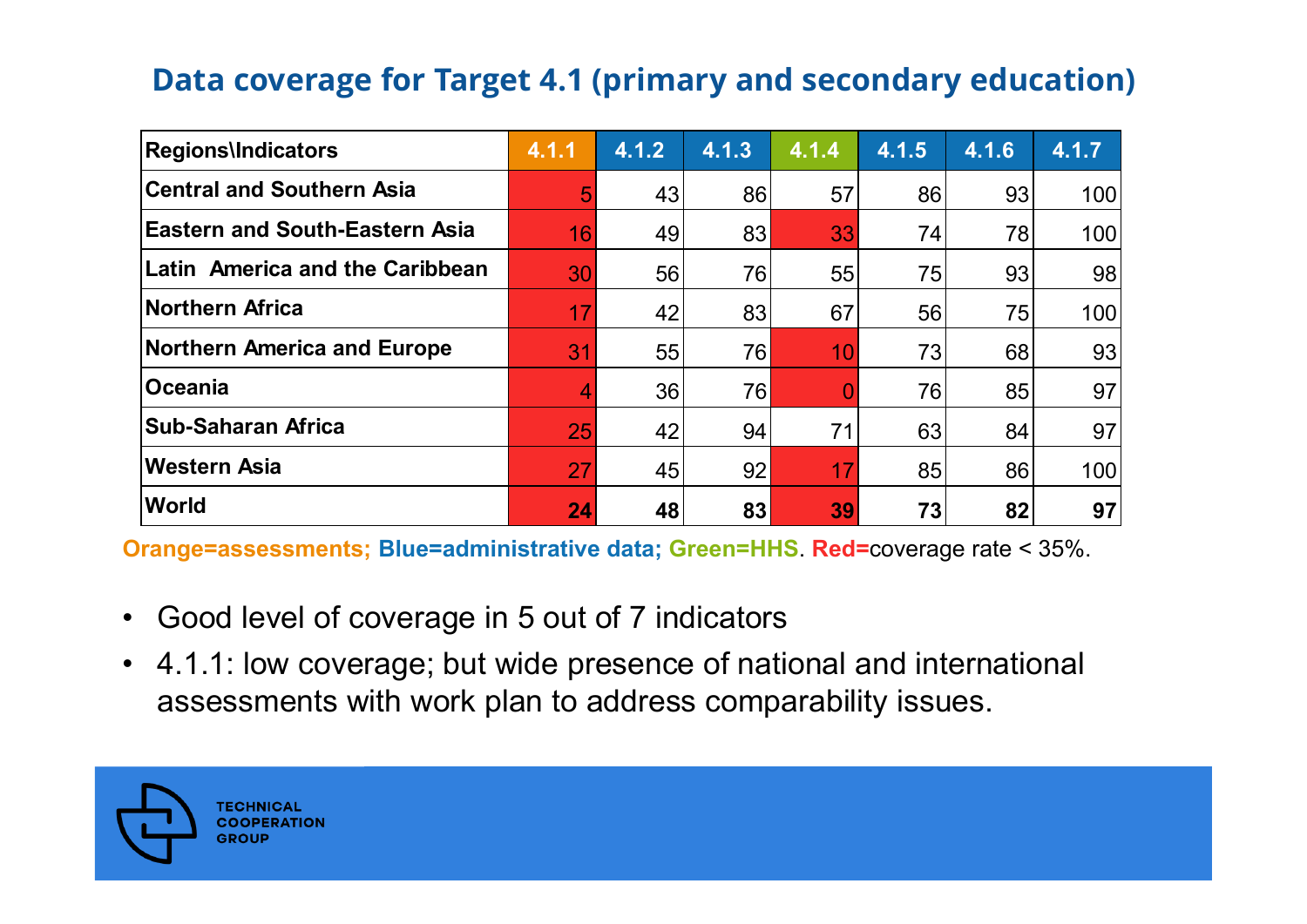#### **Data coverage for Target 4.2 (early childhood)**

| <b>Regions\Indicators</b>             | 4.2.1 | 4.2.2 | 4.2.3 | 4.2.4 | 4.2.5 |
|---------------------------------------|-------|-------|-------|-------|-------|
| <b>Central and Southern Asia</b>      | 36    | 57    | 50    | 86    | 100   |
| <b>Eastern and South-Eastern Asia</b> | 28    | 72    | 28    | 83    | 100   |
| Latin America and the Caribbean       | 33    | 79    | 33    | 83    | 98    |
| <b>Northern Africa</b>                | 33    | 50    | 56    | 83    | 100   |
| <b>Northern America and Europe</b>    | 14    | 76    | 14    | 86    | 93    |
| <b>Oceania</b>                        |       | 71    |       | 86    | 97    |
| <b>Sub-Saharan Africa</b>             | 38    | 67    | 38    | 89    | 97    |
| <b> Western Asia</b>                  | 33    | 78    | 33    | 87    | 100   |
| <b>World</b>                          | 27    | 72    | 28    | 86    | 97    |

**Blue=administrative data; Green=HHS**. **Red=**coverage rate < 35%.

•Indicators from administrative data with good coverage

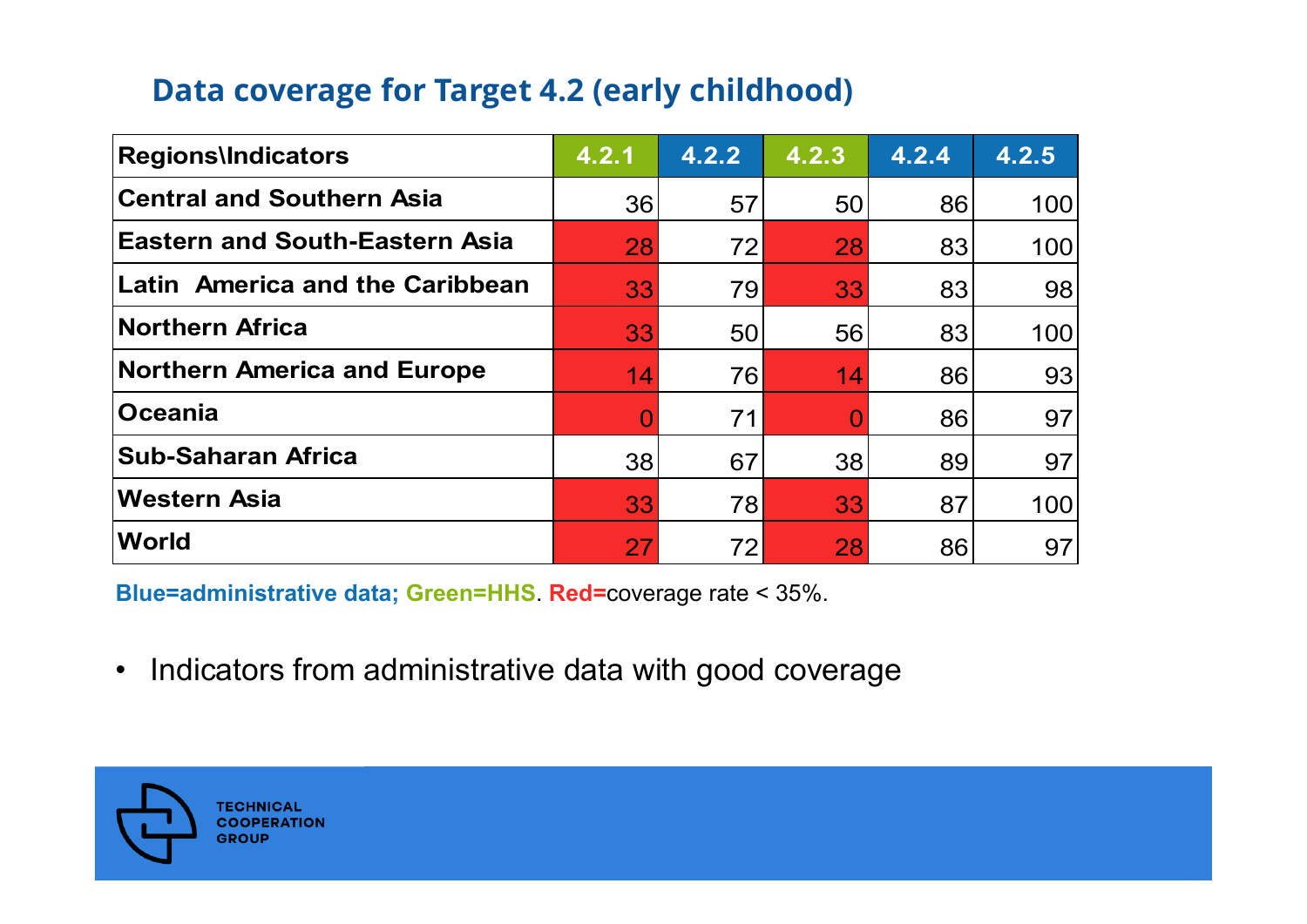### **Data coverage for Target 4.3 (TVET and higher education)**

| <b>Regions\Indicators</b>             | 4.3.1 | 4.3.2 | 4.3.3 |                             |
|---------------------------------------|-------|-------|-------|-----------------------------|
| <b>Central and Southern Asia</b>      |       | 100   | 79    |                             |
| <b>Eastern and South-Eastern Asia</b> |       | 94    | 78    |                             |
| Latin America and the Caribbean       |       | 67    | 86    |                             |
| <b>Northern Africa</b>                |       | 83    | 33    |                             |
| <b>Northern America and Europe</b>    | 58    | 86    | 70    | $\rightarrow$ AAE and PIAAC |
| Oceania                               |       | 35    | 82    |                             |
| <b>Sub-Saharan Africa</b>             |       | 83    | 50    |                             |
| Western Asia                          | 11    | 83    | 78    |                             |
| <b>World</b>                          | 15    | 79    | 70    |                             |

**Orange=assessments; Blue=administrative data**. **Red=**coverage rate < 35%.

• Challenge of global indicator: possibilities expanding coverage on existing data sources?

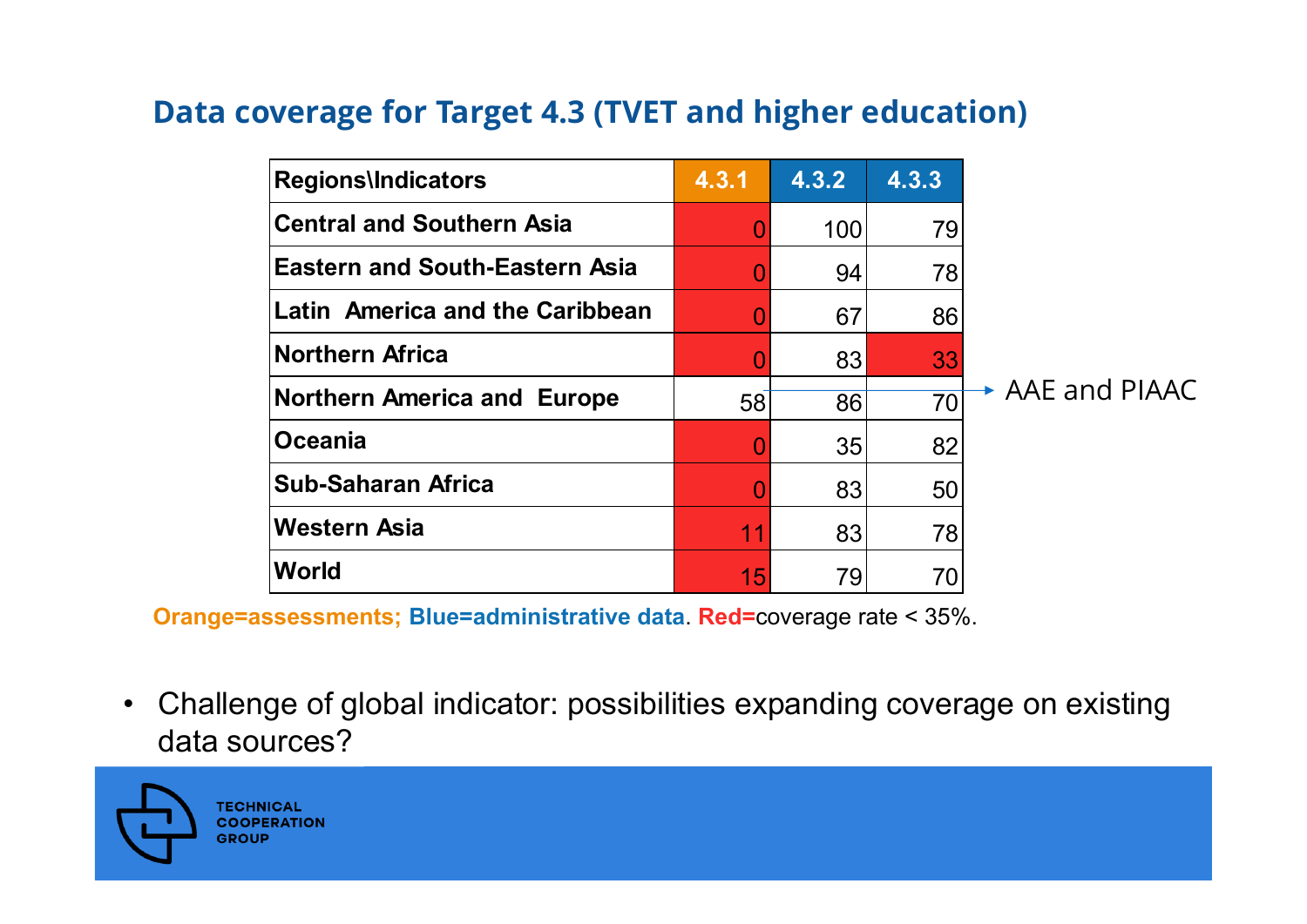## **Data coverage for Target 4.4 (skills for work)**

| <b>Regions\Indicators</b>             | 4.4.1          | 4.4.2          | 4.4.3 |
|---------------------------------------|----------------|----------------|-------|
| <b>Central and Southern Asia</b>      | 10             |                | 37    |
| <b>Eastern and South-Eastern Asia</b> | 4              | 17             | 46    |
| Latin America and the Caribbean       | $\overline{2}$ | $\overline{2}$ | 50    |
| <b>Northern Africa</b>                | 22             |                | 8     |
| <b>Northern America and Europe</b>    | 63             | 24             | 69    |
| Oceania                               |                | 6              | 25    |
| <b>Sub-Saharan Africa</b>             |                |                | 34    |
| <b>Western Asia</b>                   | 11             | 6              | 69    |
| World                                 | 18             | 8              | 48    |

**Orange=assessments; Green=HHS; UIS Survey based on HHS and population census**. **Red=**coverage rate < 35%.

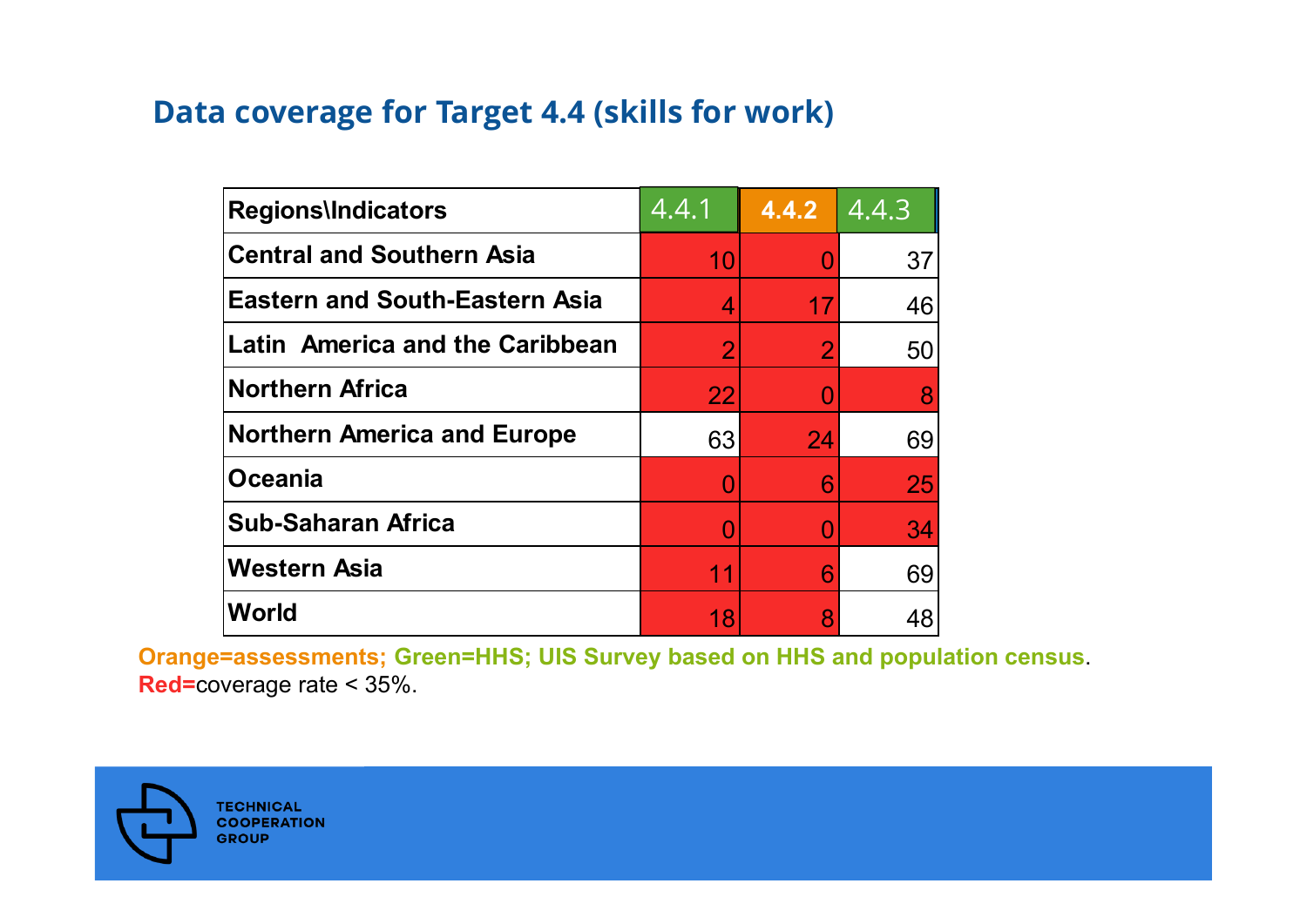# **Data coverage for Target 4.5 (equity)**

- Coverage for indicator **4.5.1** was assed based on gender, location (rural/urban) and Socio-Economic Status. Rate of coverage is **30%** without big differences between regions.
- No data for indicators **4.5.2** (language) and **4.5.3** (formula-based policies for resources). **Further development**.
- Data for **4.5.4** (expenditure on education)**:** collected annually by UIS, OECD and Eurostat. UIS working to improve the coverage of component on household expenditure on education by using available household surveys data. Data available for around **50%** of countries.
- Data for **4.5.5** (education aid to least developed countries): compiled by the Development Assistance Committee (DAC) of OECD. Rate of coverage not currently assessed because the indicator is presented in UIS database by recipient country while it should be presented by donor country.

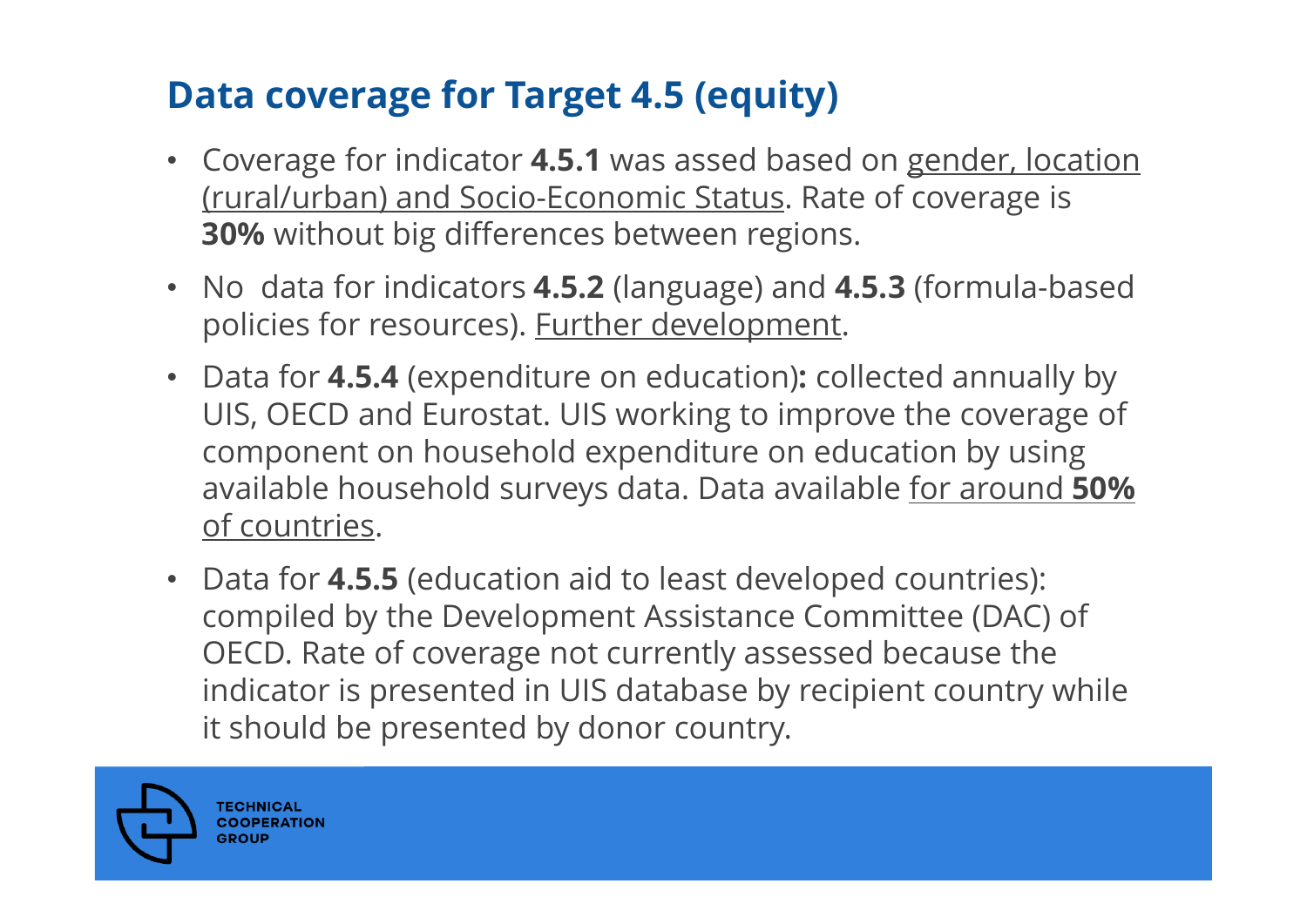#### **Data coverage for Target 4.6 (literacy and numeracy)**

| <b>Regions\Indicators</b>             | 4.6.1 | 4.6.2 | 4.6.3 |
|---------------------------------------|-------|-------|-------|
| <b>Central and Southern Asia</b>      | 4     | 79    |       |
| <b>Eastern and South-Eastern Asia</b> | 17    | 67    |       |
| Latin America and the Caribbean       | 2     | 52    | 24    |
| <b>Northern Africa</b>                |       | 50    |       |
| <b>Northern America and Europe</b>    | 38    | 40    |       |
| <b>Oceania</b>                        | 6     | 24    |       |
| <b>Sub-Saharan Africa</b>             |       | 77    |       |
| <b>Western Asia</b>                   | 11    | 72    |       |
| <b>World</b>                          | 13    | 57    | 5     |

**Orange=assessments; Blue=administrative data; Green=UIS annual survey based on HHS and census data**. **Red=**coverage rate < 35%.

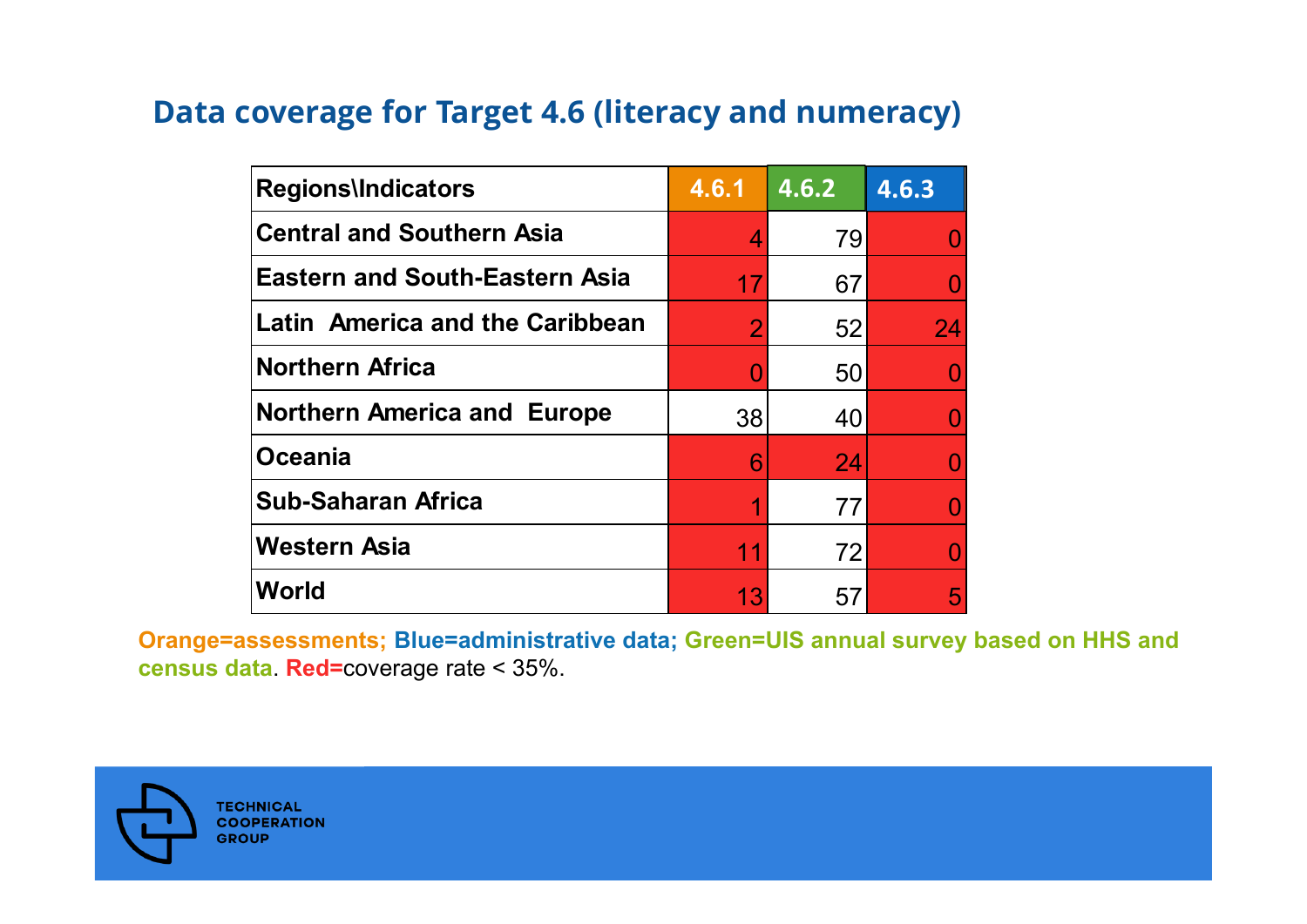# **Target 4.7 (GCE and ESD)**

The coverage of the target is nil as no data are currently available in UIS database for the coverage period (2010-2016). However:

- • Data for indicator **4.7.1** are expected to be derived from a survey conducted by UNESCO in 2016 on the implementation of the 1974 Recommendation.
- UIS included in its 2017 data collection a variable to be able to produce indicator **4.7.2.** First results will be published in February 2018.
- No data for indicator **4.7.3.**
- **4.7.4**: some data in UIS database based on International Civic and Citizenship Education Study (ICCS) of (IEA). But these data refer to 2009 which is too old to be considered in this coverage assessment.
- **4.7.5**, some data in UIS database from PISA 2006 but these data are too old to be considered in the coverage study.
- None of these indicators were targeted to report in 2017

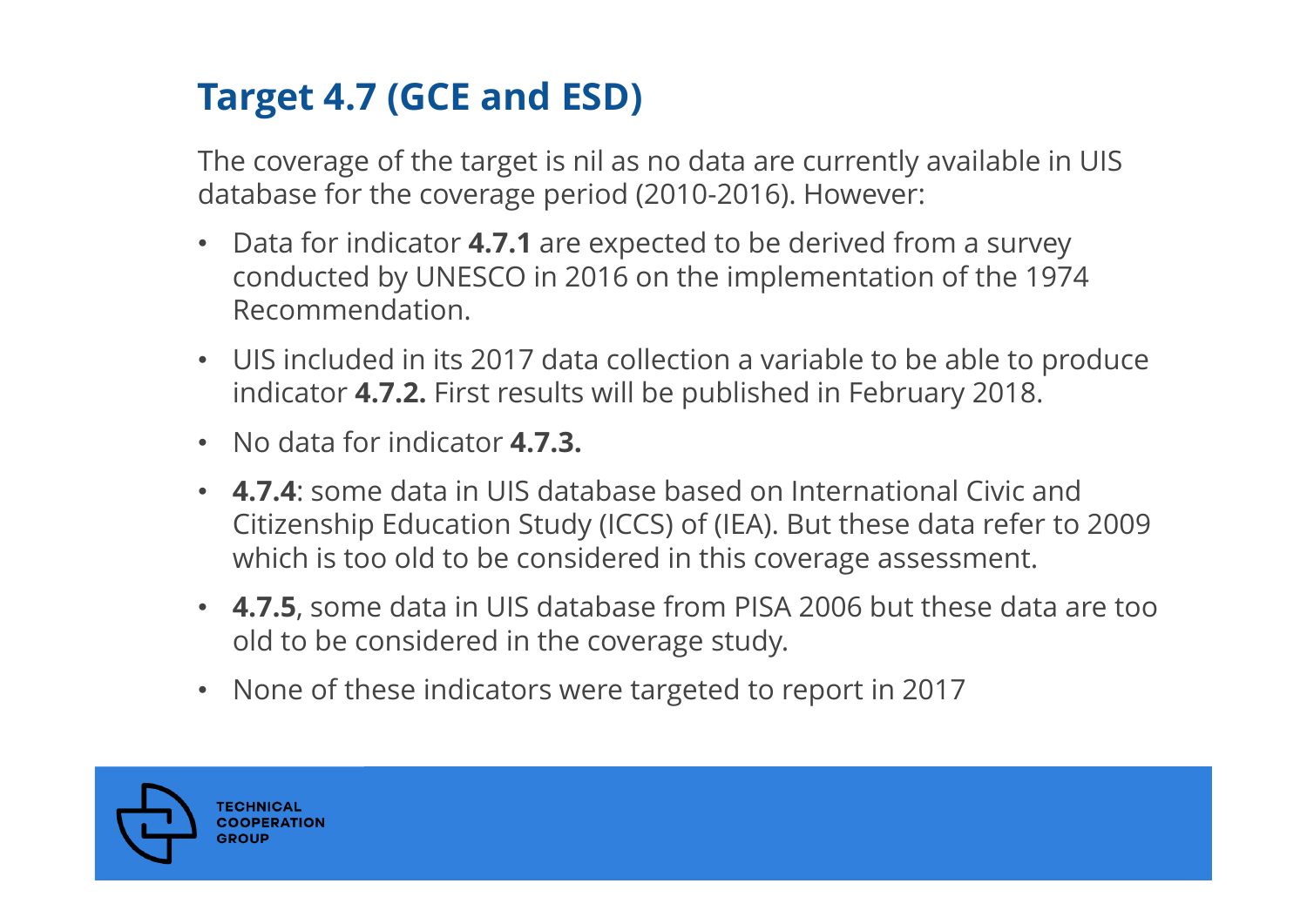### **Data coverage for Target 4.a (school environment)**

| <b>Regions/Indicators</b>             | 4.a.1 | 4.a.2 | 4.a.3 |
|---------------------------------------|-------|-------|-------|
| <b>Central and Southern Asia</b>      | 20    | 14    |       |
| <b>Eastern and South-Eastern Asia</b> | 29    | 44    |       |
| Latin America and the Caribbean       | 30    | 33    |       |
| <b>Northern Africa</b>                | 36    | 50    |       |
| Northern America and Europe           |       |       |       |
| Oceania                               | 4     | 65    |       |
| <b>Sub-Saharan Africa</b>             | 37    | 15    |       |
| <b> Western Asia</b>                  | 24    | 33    |       |
| World                                 | 21    | 24    |       |

**Blue=administrative data; Green=School-based survey. Red=**coverage rate < 35%.

- UIS modified Survey of Formal Education 2017 to obtain the data for 4.a.1 from all regions; increase in the coverage expected in the years coming.
- $\bullet$  Data for indicator 4.a.2 component on bullying are based on national surveys conducted under the World Health Organization (WHO)

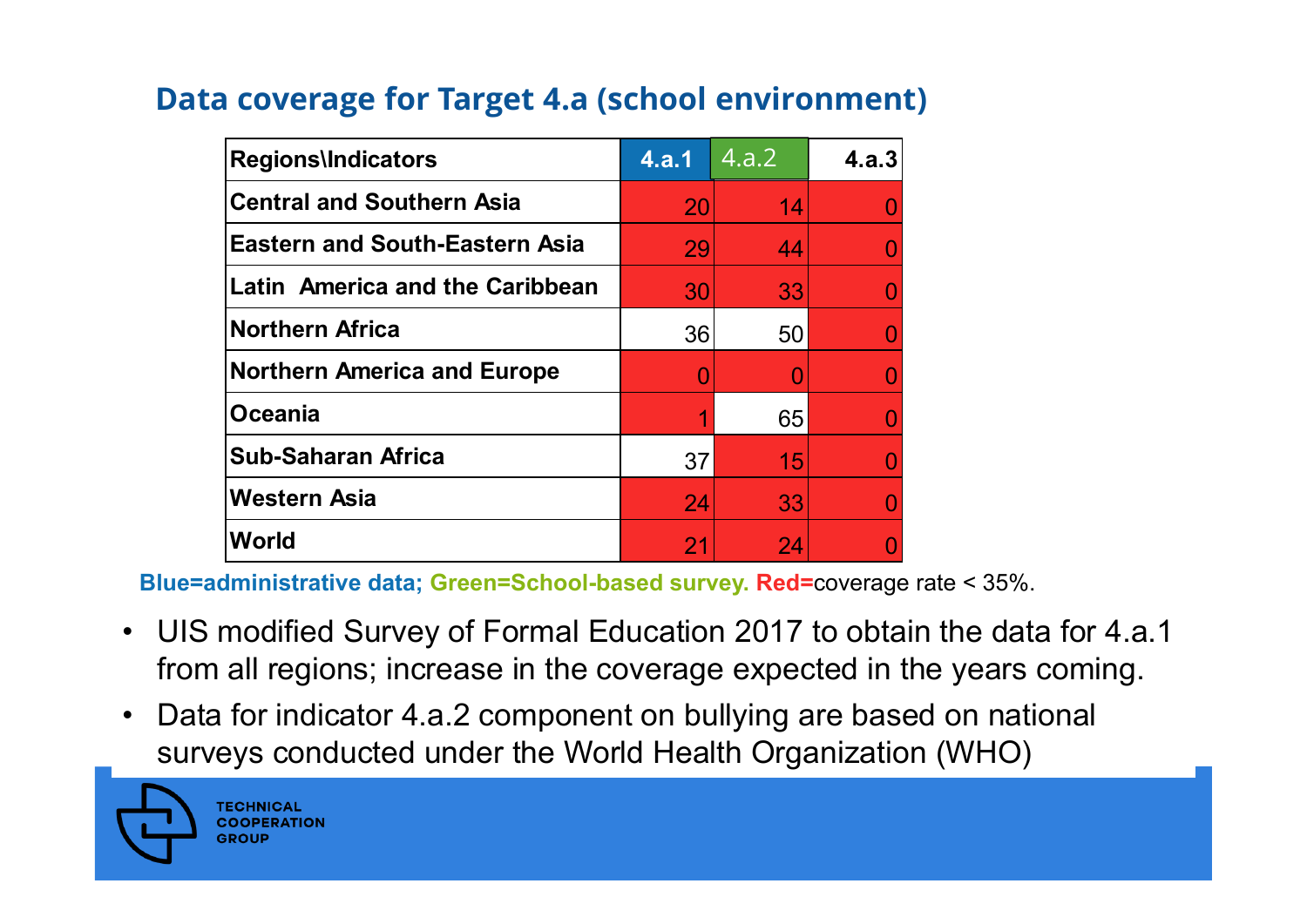# **Target 4.b (scholarships, by 2020)**

- Indication **4.b.1**: Data are compiled by the Development Assistance Committee (DAC) of the Organization for Economic Co-operation and Development (OECD). OECD is the custodian agency for the indicator. The coverage of the indicator is **70% \*.**
- No data for indicator **4.b.2.**

**\*** Data coverage of the indicator should ideally be assessed from two perspectives: coverage of donor's countries and coverage for recipient countries. Based on the latest data compiled by the OECD and assuming all recipient countries are covered by this database, the rate of coverage for recipients countries is high for all regions as said above. But from the donor perspective, data from 7 OECD countries are not included for the most recent year (2015), which impacts the amount for each recipient country and the rate of coverage. Moreover, the rate of coverage above should be interpreted with great caution because data on important non-OECD donors might not be covered by the CRS database.



**TECHNICAL COOPERATION** GROU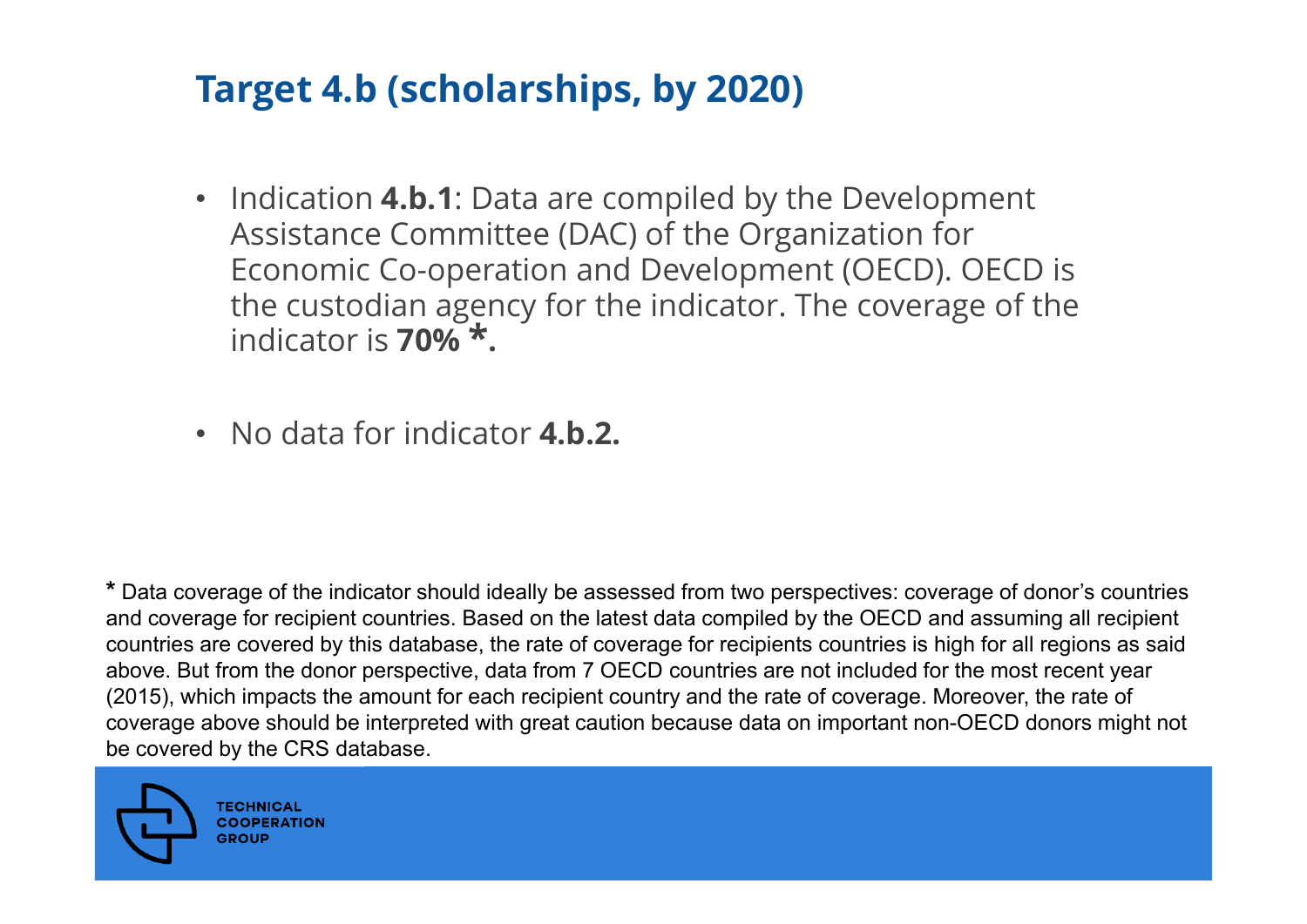## **Data coverage for Target 4.c (teachers)**

| <b>Regions\Indicators</b>             | 4.c.1 | 4.c.2 | $4.c.\overline{3}$ | 4.c.4 | 4.c.5 | 4.c.6 | 4.c.7 |
|---------------------------------------|-------|-------|--------------------|-------|-------|-------|-------|
| <b>Central and Southern Asia</b>      | 51    | 51    | 48                 | 49    |       |       |       |
| <b>Eastern and South-Eastern Asia</b> | 44    | 44    | 44                 | 42    |       |       |       |
| Latin America and the Caribbean       | 61    | 61    | 41                 | 39    |       |       |       |
| <b>Northern Africa</b>                | 47    | 40    | 36                 | 30    |       | 11    |       |
| <b>Northern America and Europe</b>    | 14    | 11    | 13                 | 12    |       |       |       |
| <b>Oceania</b>                        | 42    | 45    | 43                 | 40    |       |       |       |
| <b>Sub-Saharan Africa</b>             | 59    | 60    | 49                 | 53    |       | 24    |       |
| <b>Western Asia</b>                   | 48    | 43    | 40                 | 37    |       |       |       |
| <b>World</b>                          | 44    | 44    | 37                 | 36    |       | 6     |       |

**Blue=administrative data. Red=**coverage rate < 35%.

• UIS modified Survey of Formal Education 2017 to obtain the data for 4.c.5, 4.c.6 and 4.c.7; increase in the coverage expected in the years coming.

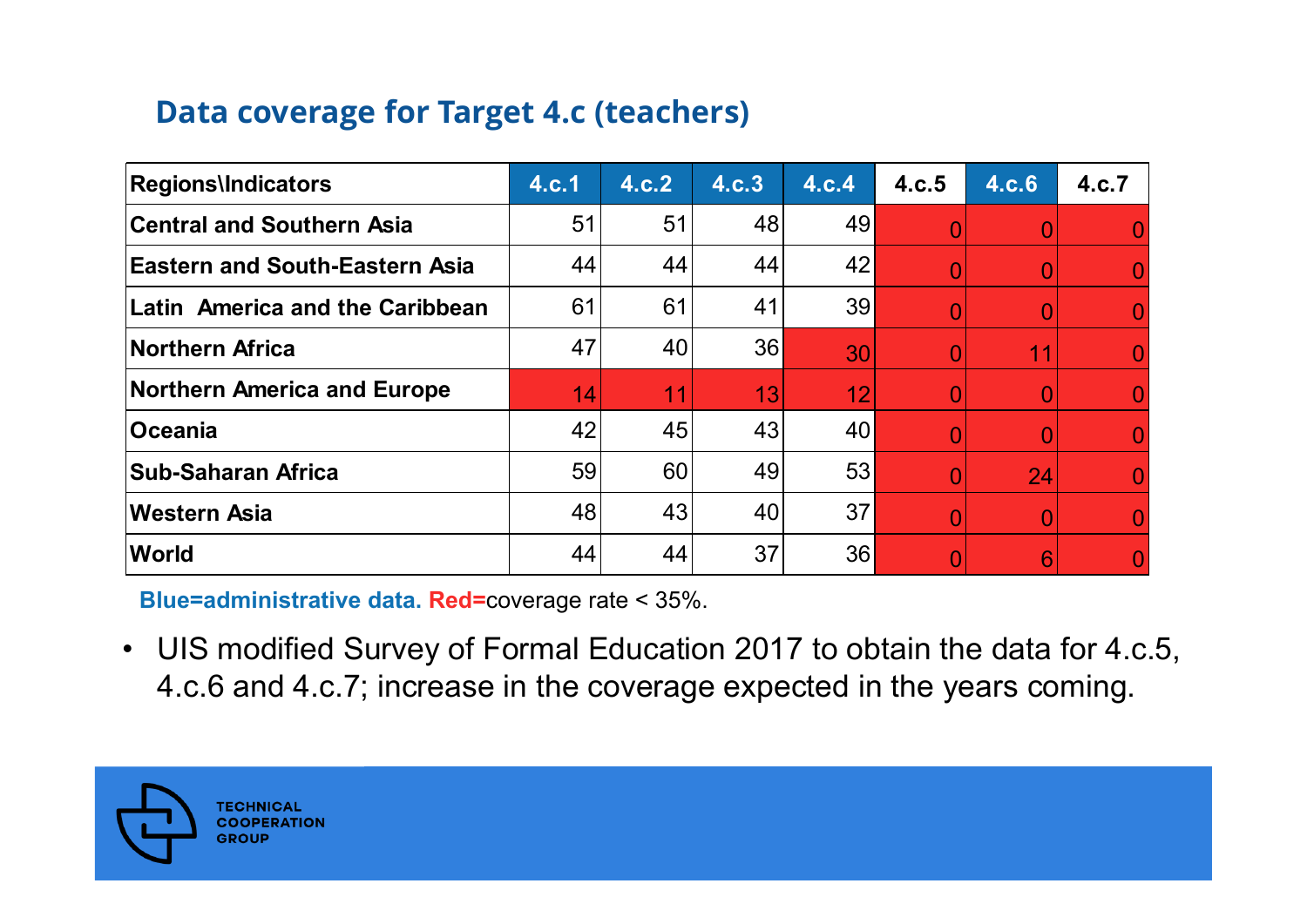### **Average data availability for SDG 4 indicators:**

#### **global picture**



Note: The depiction and use of boundaries and related data shown on this map are not warranted to be error free nor do they necessarily imply official endorsement or acceptance by UNESCO. Source: UNESCO Institute for Statistics database.

**TECHNICAL COOPERATION GROUP**